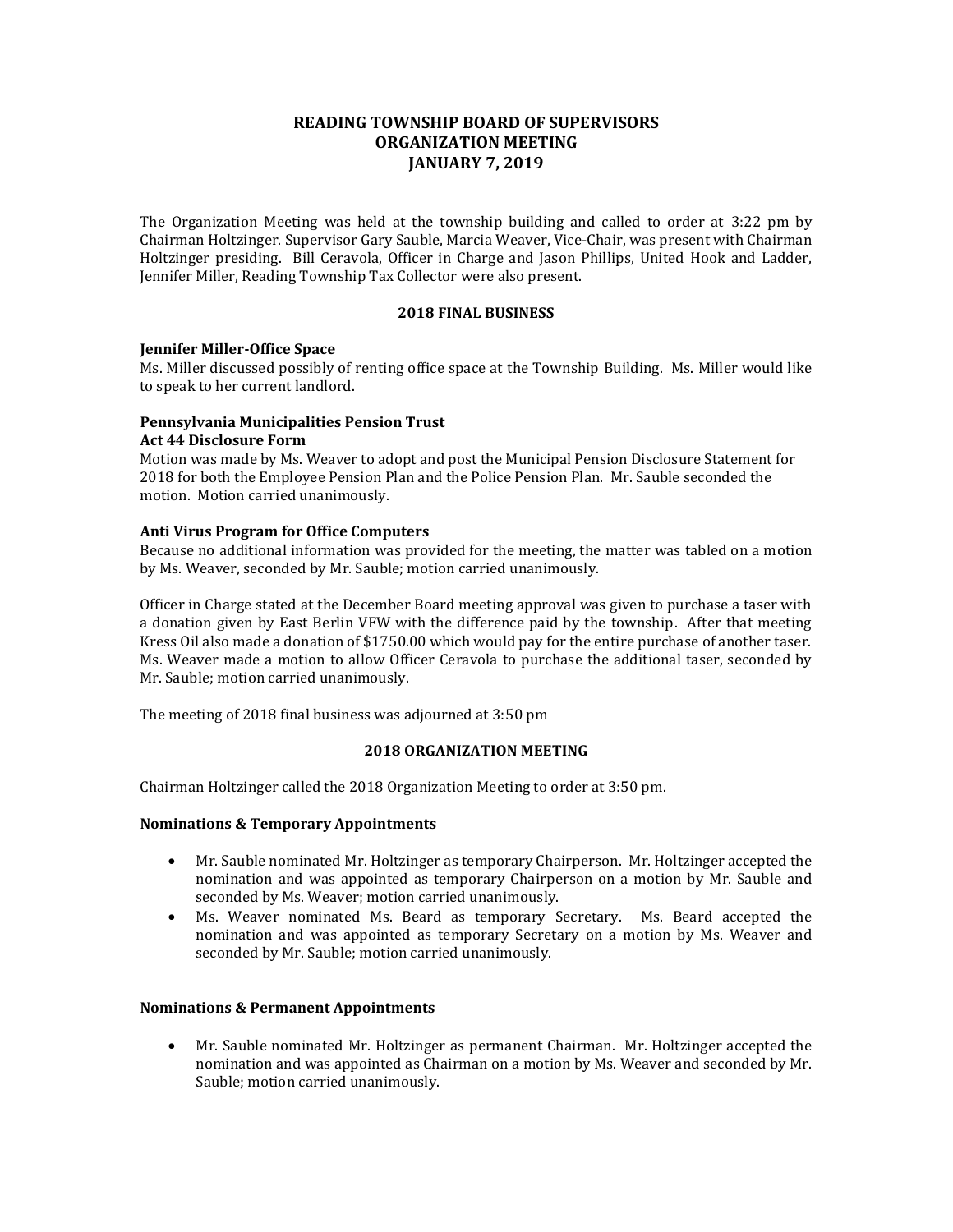- Mr. Sauble nominated Ms. Weaver as Vice-Chairperson. Ms. Weaver accepted the nomination and was appointed as Vice-Chairperson on a motion by Mr. Sauble and seconded by Chairman Holtzinger; motion carried unanimously.
- Ms. Beard was appointed as Township Secretary/Treasurer on a motion by Ms. Weaver and seconded by Mr. Sauble; motion carried unanimously.

# **Supervisor Liaison Appointments**

The following appointments were approved on a motion by Ms. Weaver and seconded by Mr. Sauble; motion carried unanimously:

- Ms. Weaver accepted the Board Liaison appointment to Administration.
- Mr. Sauble accepted the Board Liaison appointment to the Public Works Department.
- Chairman Holtzinger accepted the Board Liaison appointment to the Police Department.
- Ms. Weaver accepted the Board Liaison appointment to the Planning Commission.
- Mr. Sauble accepted the Board Liaison appointments to the Municipal Authorities.
- Ms. Weaver and Chairman Holtzinger accepted the Board Liaison appointments to the Fire Companies & Emergency Management.
- Ms. Weaver accepted the Board appointment as delegate to both the York Adams Tax Bureau and the Adams County Tax Collection Committee with Mr. Holtzinger as alternate delegate for both organizations.
- Mr. Sauble accepted the Board appointment as delegate to Adams County Council of Government.

## **Appointments of Employees and Positions**

The following appointments of employees and positions were approved on a motion by Ms. Weaver and seconded by Mr. Sauble; motion carried unanimously:

- Kimberly Beard, Open Records Officer
- Garry Wilt, Administrative Assistant & alternate Open Records Officer
- Kim Dissinger Director of Public Works
- Jason Grim Road Foreman
- William Ceravola Officer-In-Charge
- Greg Morehead was approved as Police Officer
- Earl Herman, Seasonal Laborer
- Robert Anderson, Seasonal Operator/Laborer
- Bart Frey, Seasonal Operator/Laborer
- Gary Bullock, EMC
- Dean Shank, Deputy EMC

## **Appointments of Services**

The following appointments of Services were approved on a motion by Ms. Weaver and seconded by Mr. Sauble; motion carried unanimously:

- On a motion by Ms. Weaver, Wilbur Slothour, Land & Sea Services, LLC as Residential and Commercial Building Inspector and the 2019 Contract for Inspection Services was tabled until there is a contract presented, seconded by Mr. Sauble; motion carried unanimously.
- On a motion by Ms. Weaver, Treysta Technology Management was appointed to provide computer support & services, seconded by Mr. Sauble; motion carried unanimously.
- On a motion by Ms. Weaver, Victor Neubaum, Malone and Neubaum, was appointed as Township Solicitor, seconded by Mr. Sauble; motion carried unanimously.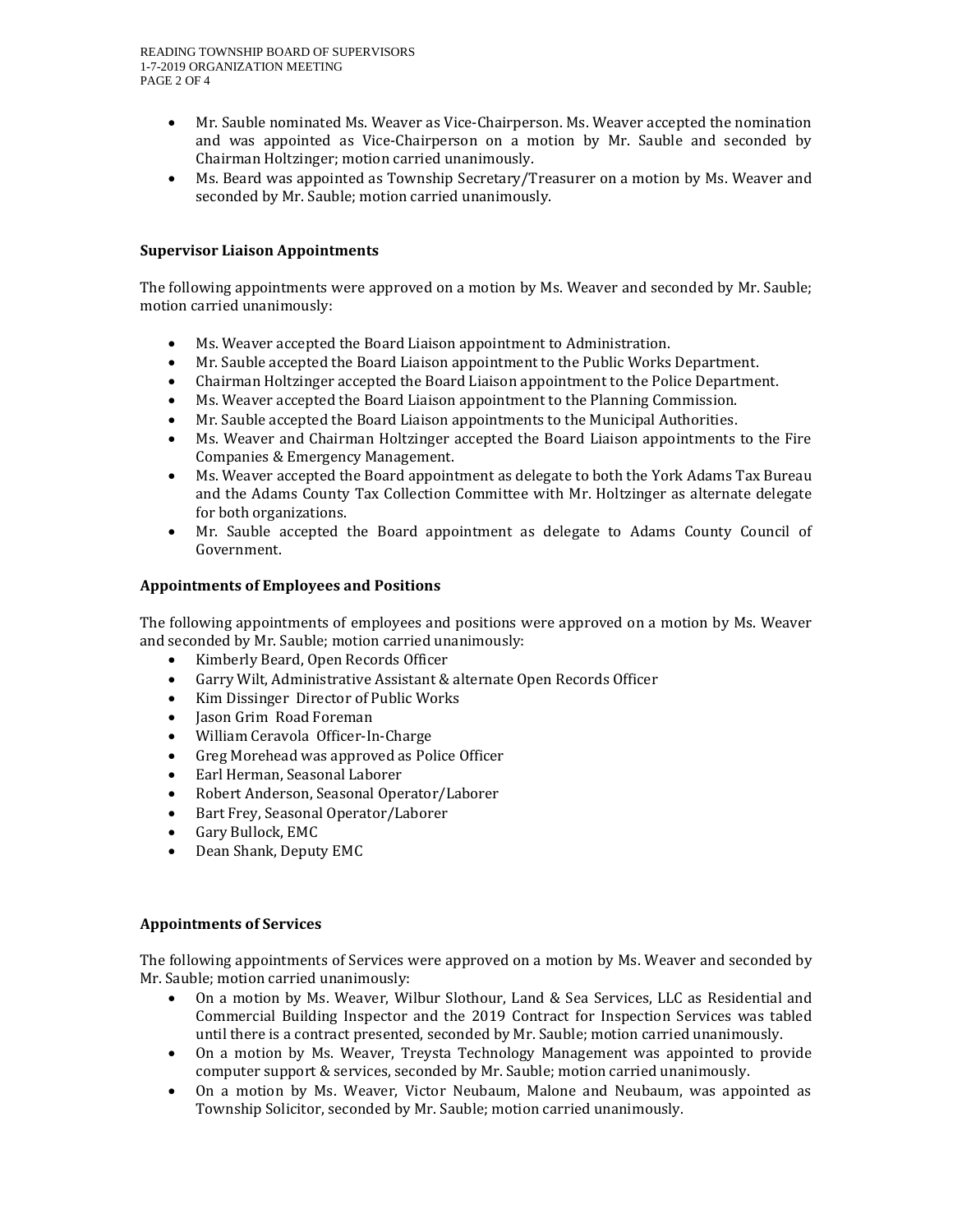- On a motion by Ms. Weaver, Timothy J. Shultis, Shultis Law, LLC, was appointed as the Zoning Hearing Board Solicitor, seconded by Mr. Sauble; motion carried unanimously.
- On a motion by Ms. Weaver, P. Eric Mains, P.E., was appointed as Municipal Engineer and Gannett Fleming, Inc was appointed as the engineering firm, seconded by Mr. Sauble; motion carried unanimously.
- On a motion by Ms. Weaver Gilbert Picarelli, SEO; Dominic Picarelli, Alternate SEO and Leah Heine, Alternate SEO of KPI Technology were appointed as Sewage Enforcement Officers, seconded by Mr. Sauble; motion carried unanimously.
- On a motion by Ms. Weaver, All Clean Building Maintenance was appointed to provide office cleaning service, seconded by Mr. Sauble; motion carried unanimously.
- On a motion by Ms. Weaver, Smith, Elliot, Kearns & Company was appointed to offer QuickBooks support, seconded by Mr. Sauble; motion carried unanimously.
- On a motion by Ms. Weaver, Smith, Elliot, Kearns & Company was appointed to perform the 2018 Audit, seconded by Mr. Sauble; motion carried unanimously.

# **Resolutions**

- 2018-01: Employee Wage Rates was tabled upon further review, on a motion by Ms. Weaver and seconded by Mr. Sauble; motion carried unanimously.
- 2018-02: Personnel Policies & Procedures was tabled to gather information on a motion by Ms. Weaver and seconded by Mr. Sauble; motion carried unanimously.
- 2018-03: 2018 Fee Schedule was adopted on a motion by Ms. Weaver and seconded by Mr. Sauble; motion carried unanimously.
- 2018-04: Equipment Rental Fee Schedule was adopted on a motion by Ms. Weaver seconded by Mr. Sauble; motion carried unanimously.
- 2018-05: Confirming Re-Appointment and Terms of Office to the Reading Township Municipal Authority was adopted on a motion by Ms. Weaver and seconded by Mr. Sauble; motion carried unanimously.
- 2018-06: Confirming Re-Appointment and Terms of Office to the Lake Meade Municipal Authority was adopted on a motion by Ms. Weaver and seconded by Chairman Holtzinger; motion carried unanimously.
- 2018-07: Confirming Re-appointment and Terms of Office to the Planning Commission was tabled pending term confirmation on a motion by Ms. Weaver and seconded by Chairman Holtzinger; motion carried unanimously.
- 2018-08: Confirming Appointment & Re-appointments to the Zoning Hearing Board was tabled pending term confirmations on a motion by Ms. Weaver, seconded by Mr. Sauble; motion carried unanimously.
- 2018-09: Appointing Delegate and Alternate Delegate to the Adams County Tax Collection Committee was tabled pending change on a motion by Ms. Weaver and seconded by Chairman Holtzinger; motion carried unanimously.
- 2018-10: Record Disposition was tabled pending review of records.
- 2018-11: Continuity of Municipal Government was adopted on a motion by Ms. Weaver and seconded by Mr. Sauble; motion carried unanimously.

## **Miscellaneous**

The Treasurer's Bond was approved at \$1.4 million on a motion by Ms. Holtzinger and seconded by Mr. Sauble; motion carried unanimously.

Approval was given for payment of bills between meetings for employee reimbursements and to meet due dates and obtain discounts on a motion by Ms. Weaver and seconded by Mr. Sauble; motion carried unanimously.